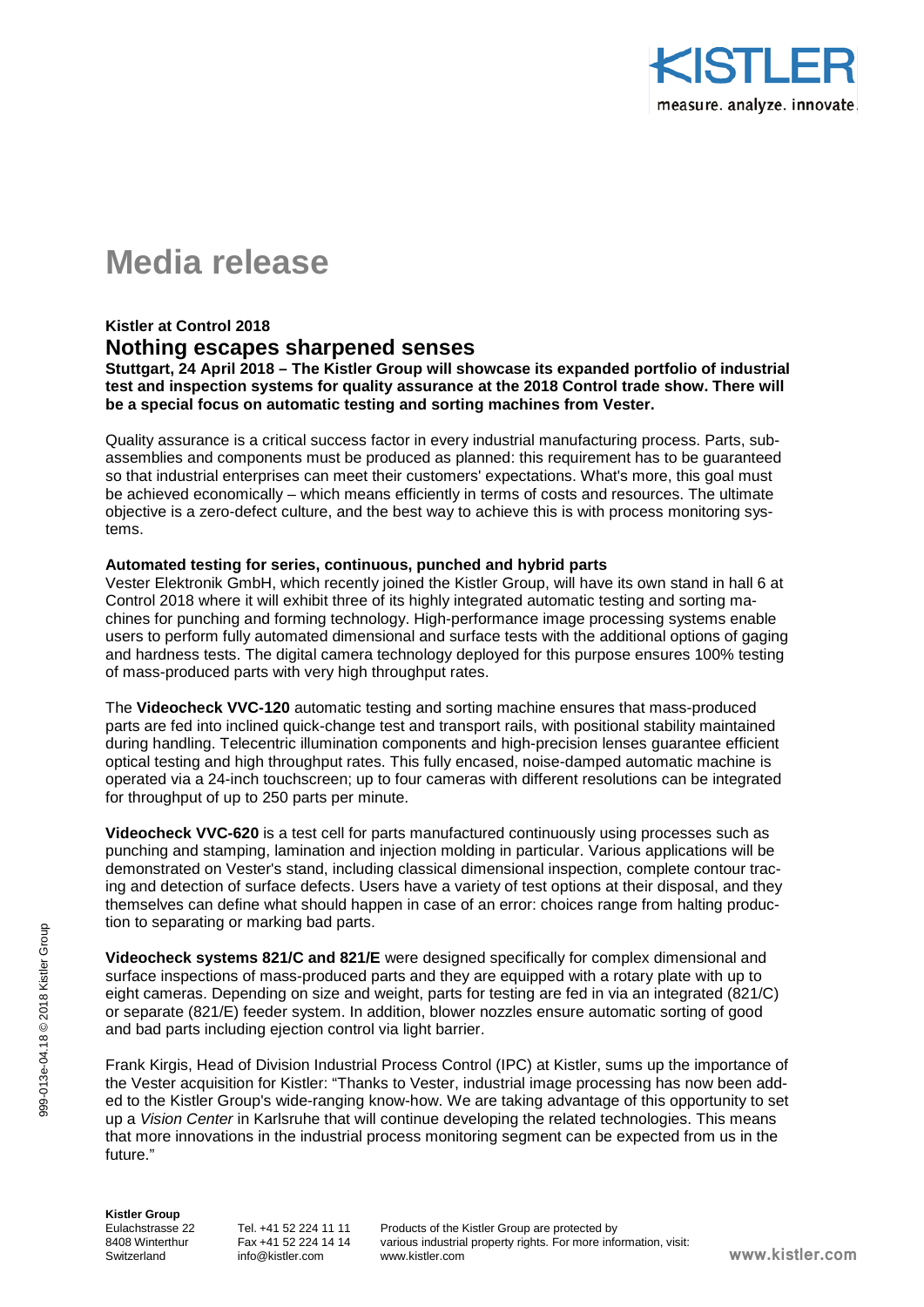

### **Come and see us!**

Experience the products and services offered by Vester – a Kistler Group Company – on stand 6413 in hall 6 at the fair in Stuttgart from 24 to 27 April 2018. A warm welcome awaits you!







**Kistler Group**

Switzerland info@kistler.com www.kistler.com

Eulachstrasse 22 Tel. +41 52 224 11 11 Products of the Kistler Group are protected by<br>8408 Winterthur Fax +41 52 224 14 14 various industrial property rights. For more info 8408 Winterthur Fax +41 52 224 14 14 various industrial property rights. For more information, visit:<br>Switzerland info@kistler.com www.kistler.com